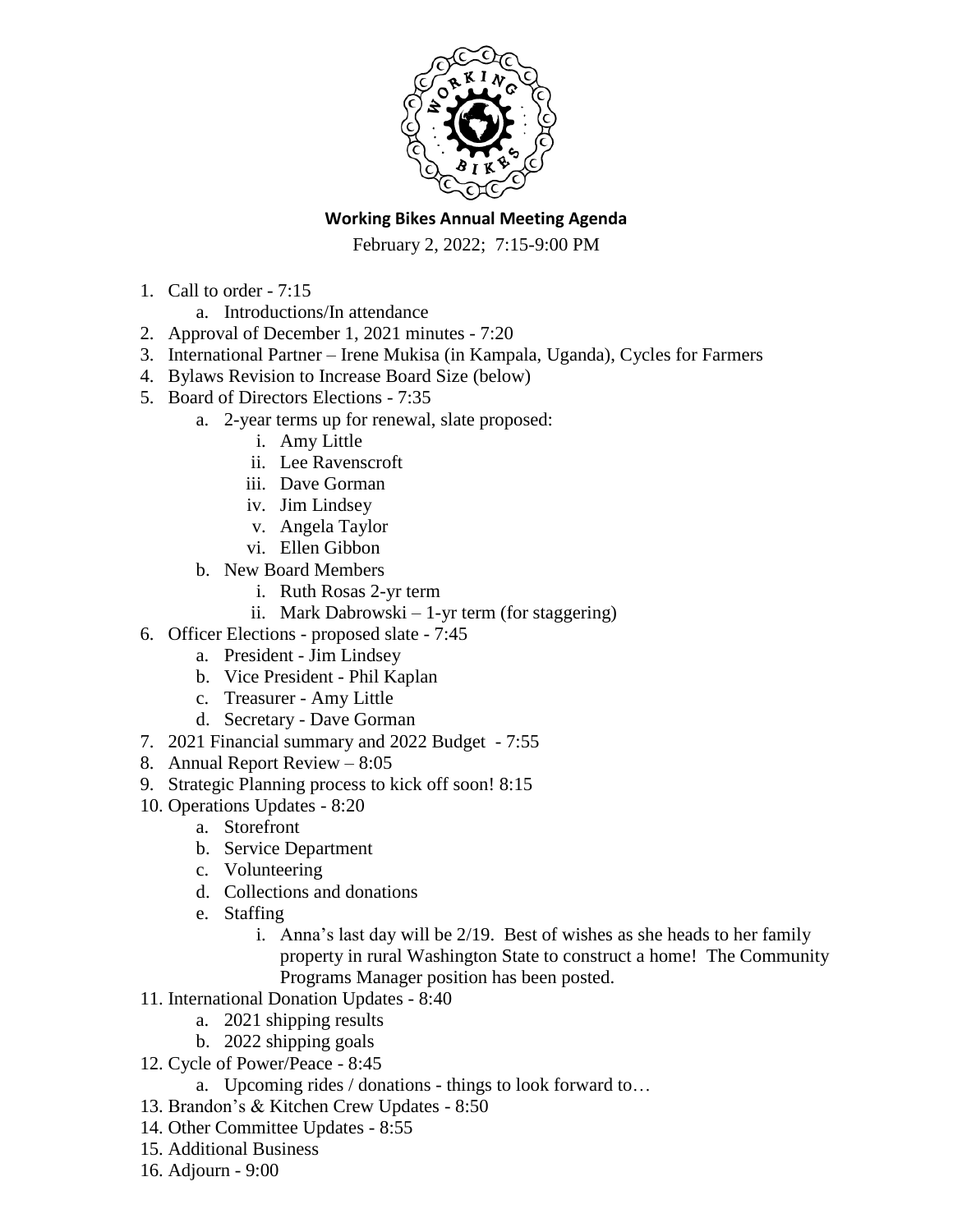## **Proposed Bylaws Revision to Increase Board Size to 10-14 Members:**

## **ARTICLE V - BOARD OF DIRECTORS**

**Section 1: Definition.** The Board of Directors shall consist of persons who are nominated by the Nominating Committee and are elected to the Board by General Membership, and provide leadership of and advocacy for the Working Bikes mission.

**Section 2: Eligibility.** Persons eligible to sit on the Board of Directors must meet all the following criteria of Parts a, b, and c below or be eligible under Part d. No more than two (2) board members made eligible for board service by Part d may serve on the board at any one time.

a. The person must be a Member of Working Bikes for at least three (3) months prior to nomination to the Board.

b. The person must demonstrate leadership and commitment to Working Bikes.

c. The person must earn no salary or wages from Working Bikes, effective immediately upon election.

d. The person offers, in the opinion of the existing Board of Directors, extraordinary talent, skill, experience, and/or community involvement.

**Section 3: Rights and Responsibilities.** The Board of Directors is responsible for overall policy and direction of Working Bikes, their delegates, and day-to-day operations, and committees. Members of the Board of Directors have all the rights and responsibilities of Members as in Article II. In addition, Board Members are required to, at minimum:

a. Commit to attending at least four (4) Board of Directors meetings and two (2) General Meetings per calendar year;

b. Serve on at least one Committee;

c. Actively leverage personal and/or professional expertise, partner relationships, and other resources to the Board as needed to advance the mission and strategic plan;

d. Serve as lead organizer/volunteer for at least one (1) public event each year;

e. Stay informed about Board and Organization matters, participate in discussions and take responsibility for making decisions by voting;

f. Performs all duties as volunteered or assigned by the Board in a complete, timely and appropriate manner;

g. Work in good faith with staff, volunteers, Members and Board Members toward the achievement of Working Bikes goals;

h. Support actions taken after final votes, even when in disagreement with voting outcome;

i. Be an ambassador for Working Bikes efforts and values to the community, represent Working Bikes to the community, and act as a spokesperson as directed by the Board; and

j. Act in good faith and in the best interests of the Organization, disclose any conflicts of interest, and abstain from voting on matters where personal interests may conflict with those of the Organization.

**Section 4: Size.** The Board of Directors shall have no fewer than **seven** (7) ten  $(10)$  members, no more than  $e$ leven  $(11)$ -fourteen  $(14)$ . Board size shall be determined at the Board Meeting one (1) month prior to the Annual Meeting; this size shall then be fixed for the next twelve (12) months.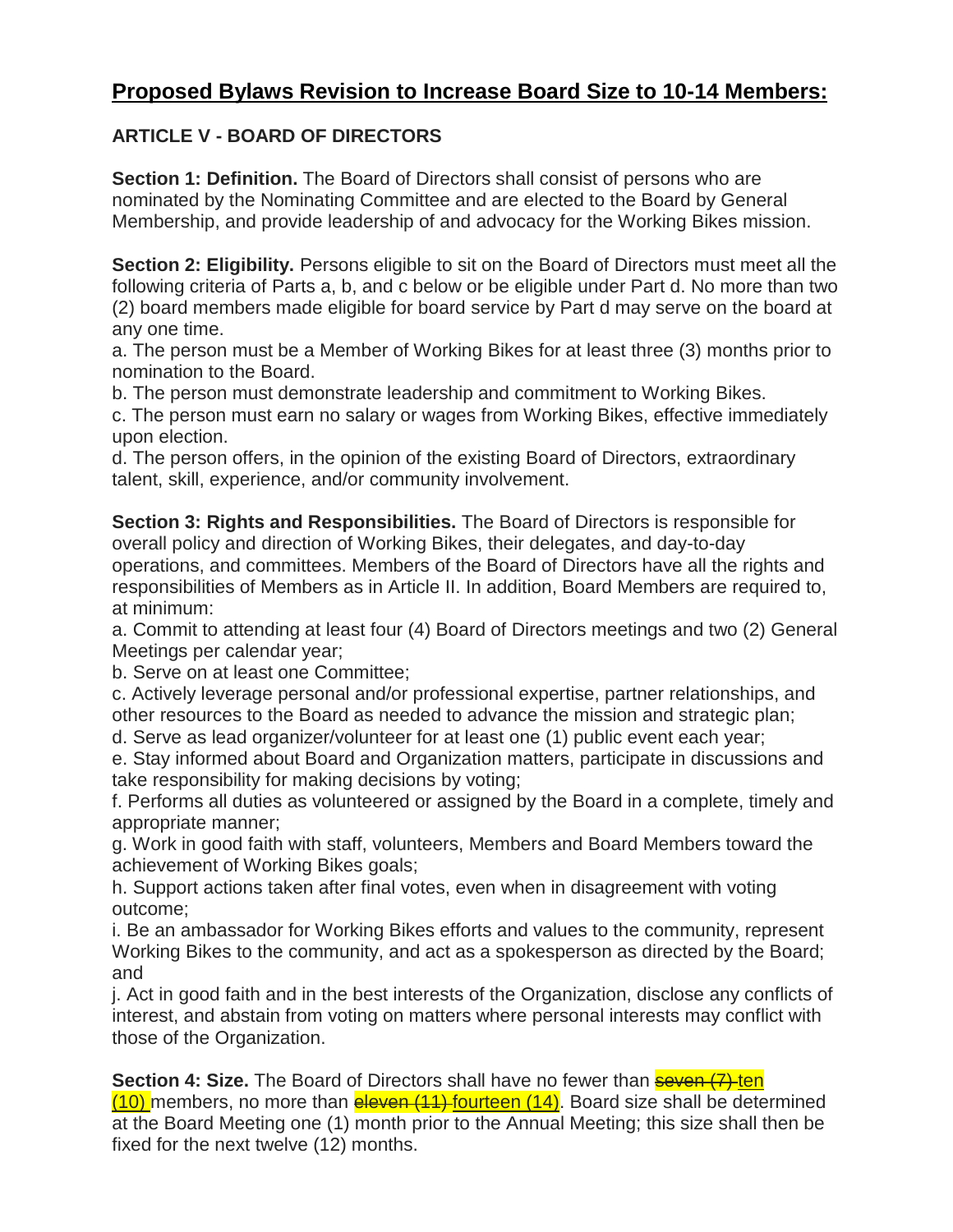**Section 5: Compensation.** Board Members will receive no compensation other than reimbursement for reasonable expenses, as approved in advance by the Treasurer or Finance Committee.

**Section 6: Terms.** Board Members will be elected for two-year terms, with no limit on number of terms. All terms will begin on March 1st and end on the last day of February. Terms will be staggered such that approximately 1/2 of the Board seats will be eligible for scheduled re-election at any given Annual Meeting. Terms for some Board Members may temporarily be set at one (1) year to create or re-establish the staggered cycle, but all such Board seats musth return to a two-year term directly thereafter. Board of Director terms represent Board positions, and not individuals. As such, if a Board Member is elected to fill an unexpected vacancy, that new Board Member inherits the remainder of the existing term and will be eligible for re-election according to the election cycle for that position.

**Section 7: Nomination and Election.** For standard, annual elections, nominations to the Board of Directors may be made in writing (electronic mail or postal mail) to the Nominating Committee by any Member at least 14 days prior to the Board of Directors Meeting immediately preceding the Annual Meeting; this Board meeting will generally take place the second Thursday of January. The Nominating Committee will review and present candidates to the Board, and a simple majority of the Board will determine final candidates for all open seats. This slate will be presented to membership no later than 14 days prior to the Annual Meeting, and voting on Board members will be the second item of business at the Annual Meeting. The slate of final candidates will carry upon a simple majority vote of Members in attendance. If a candidate slate fails to carry, the terms of existing Board Members will automatically be extended for two (2) months, until the next General Meeting, or until a new vote carries, whichever occurs first. The Nominating Committee shall reconvene to revise the slate of candidates and repeat the above voting processes.

**Section 8: Resignation and Leave of Absence.** Board membership is to be considered "membership-at-will"; Board Members may terminate their membership at any time and for any reason. Resignation must be submitted in writing (electronic or postal mail) to the Executive Committee and must be effective no later than thirty (30) days after notification has been made. Board Members may also choose to take a leave of absence for up to six (6) months, for personal, medical or related reasons, with written notice to the Executive Committee. All rights and responsibilities are suspended immediately on the effective date, and shall be reinstated in full at the end of the leave period.

**Section 9: Termination.** A Board Member may be terminated from the Board of Directors by a 2/3 majority vote of Board Members. A motion to terminate must be made and seconded at a Board Meeting, and the Board Member in question must be notified of the motion and provided at least seven (7) days to respond before a vote is taken. Causes for termination include:

a. Two or more unexcused absences from Board Meetings in one calendar year,

b. Extreme negligence of their appointed committee or other role, and

c. The commission of other negligence, malfeasance or other actions harmful to the membership, staff, Board, customers, partners, community or reputation of Working Bikes.